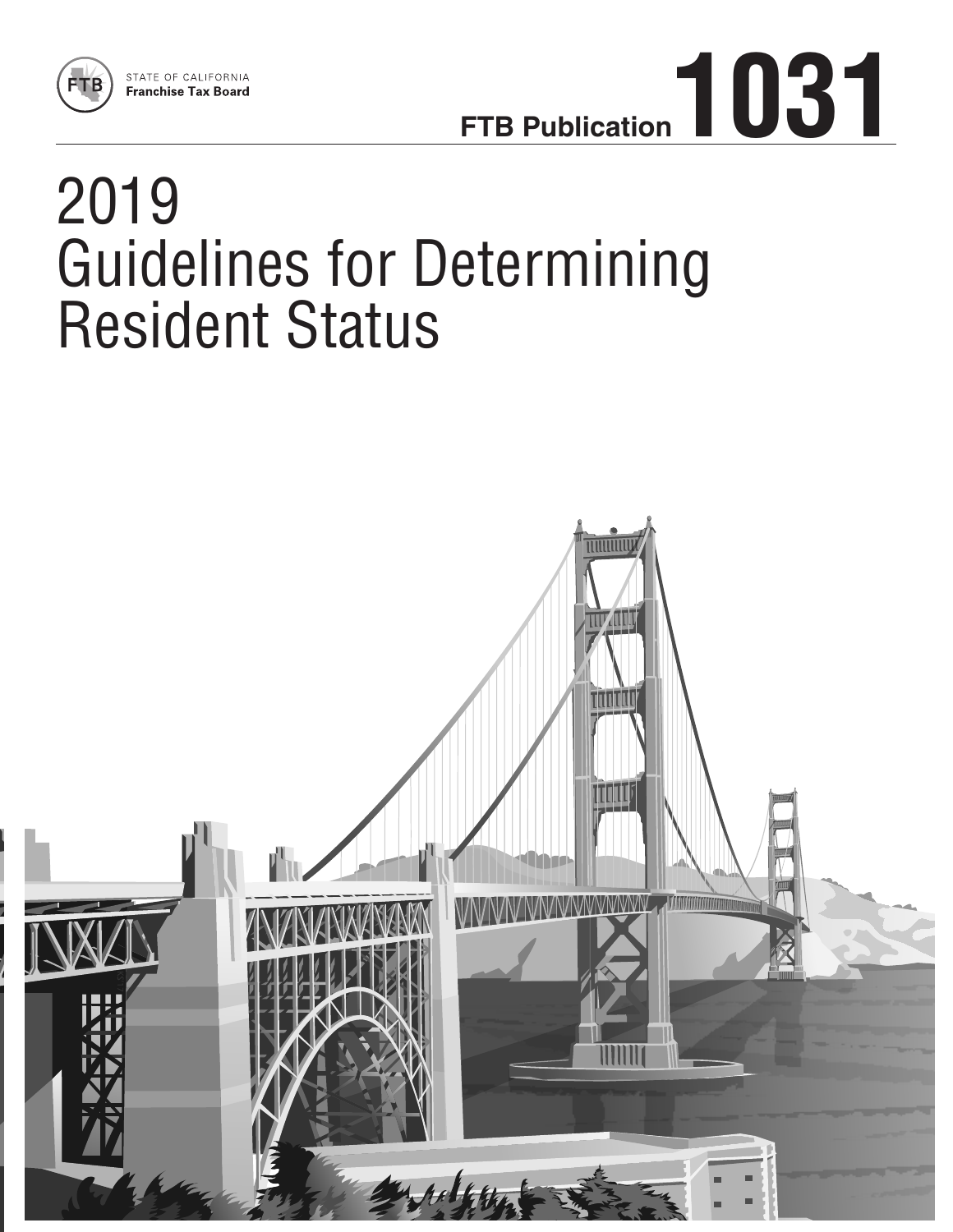# **Table of Contents**

| Page |
|------|
|      |
|      |
|      |
|      |
|      |
|      |
|      |
|      |
|      |
|      |
|      |
|      |
|      |
|      |
|      |
|      |
|      |



**ONLINE**

Go to **ftb.ca.gov** for:

- **MyFTB** view payments, balance due, and withholding information.
- **SERVICES** • **Web Pay –** to pay income taxes. Choose your payment date up to one year in advance.
	- **CalFile –** e-file your personal income tax return.
- **Refund Status –** find out when we authorized your refund.
- **Installment Agreement –** request to make monthly payments.
- **Subscription Services –** sign up to receive emails on a variety of tax topics.
- Tax forms and publications.
- FTB legal notices, rulings, and regulations.
- FTB's analysis of pending legislation.
- Internal procedure manuals to learn how we administer law.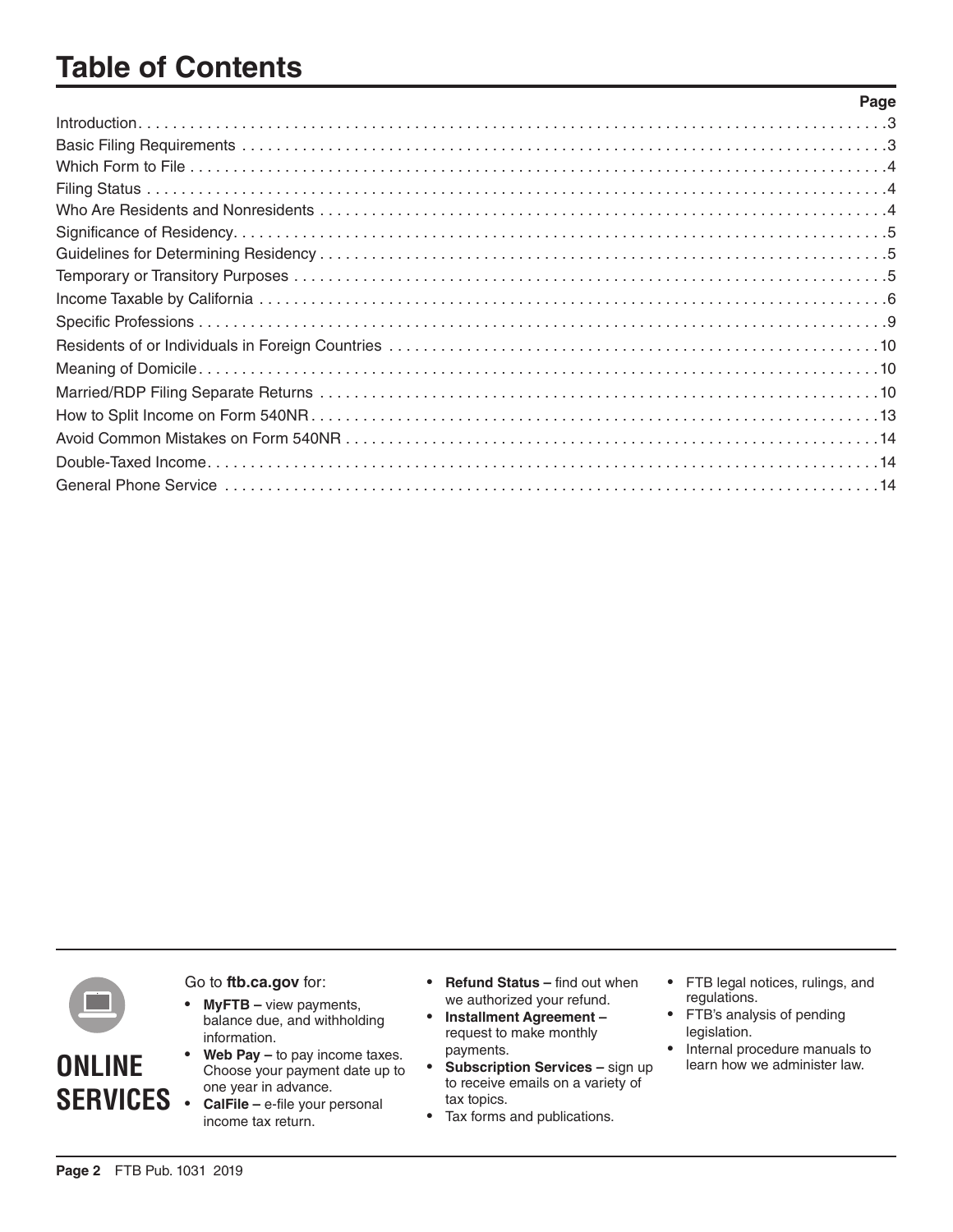# <span id="page-2-0"></span>**A Introduction**

It is important for California income tax purposes that you make an accurate determination of your residency status. Residency is primarily a question of fact determined by examining all the circumstances of your particular situation. This publication provides information to help you determine the following:

- **•** Whether you are a resident of California.
- **•** Whether your income is taxable by California.
- **•** Which form to file if you have a California filing requirement.

The Franchise Tax Board (FTB) issues written advice on whether a particular activity or transaction is subject to tax under California income tax law. The FTB will not issue written opinions on whether you are a California resident for a particular period of time because residency is a question of fact, not law. The information included in this publication is provided to help you with this determination.

In general, California nonresidents or part-year residents determine their California tax by multiplying their California taxable income by an effective tax rate. The effective tax rate is the California tax on **all** income as if you were a California resident for the current tax year (and for all prior taxable years for any carryover items, deferred income, suspended losses, or suspended deductions,) divided by that income.

This method ensures that nonresidents pay the correct tax on their California sourced income and does not tax non-California sourced income.

For more information, get FTB Pub. 1100, Taxation of Nonresidents and Individuals Who Change Residency.

### **Registered Domestic Partners (RDP)**

Under California law, RDPs must file their California income tax returns using either the married/RDP filing jointly or married/RDP filing separately filing status. RDPs have the same legal benefits, protections, and responsibilities as married couples unless otherwise specified.

If you entered into a same sex legal union in another state, other than a marriage, and that union has been determined to be substantially equivalent to a California registered domestic partnership, you are required to file a California income tax return using either the married/RDP filing jointly or married/RDP filing separately filing status.

For purposes of California income tax, references to a spouse, husband, or wife also refer to a California RDP, unless otherwise specified. When we use the initials RDP they refer to both a California registered domestic "partner" and a California registered domestic "partnership," as applicable. For more information on RDPs, get FTB Pub. 737, Tax Information for Registered Domestic Partners.

# **Military Personnel and Spouses**

In addition to this publication, military personnel and spouses should use FTB Pub. 1032, Tax Information for Military Personnel.

# **B Basic Filing Requirements**

Residents - File a California tax return if either your gross income (which consists of all income you received from all sources in the form of money, goods, property, and services, that is not exempt from tax) or your adjusted gross income (which consists of your federal adjusted gross income from all sources, reduced or increased by all California income adjustments) is more than the amounts shown on the chart below for your filing status, age, and number of dependents.

**Nonresidents and Part-Year Residents –** File a California tax return if you have any income from California sources and your gross income (which consists of all income you received from all sources in the form of money, goods, property, and services, that is not exempt from tax) or adjusted gross income (which consists of your federal adjusted gross income from all sources, reduced or increased by all California income adjustments) is more than the amounts shown on the chart below for your filing status, age, and number of dependents.

Note: If your gross income or adjusted gross income is less than the amounts listed on the chart, you may still have a filing requirement. For more information, get California Form 540 Personal Income Tax Booklet or California Form 540NR Nonresident or Part-Year Resident Income Tax Booklet.

| On 12/31/19.                                                                                                                                                                                                                                         | and on 12/31/19.                                                                                          | <b>California Gross Income</b><br><b>Dependents</b>                                                                                                                                   |                            |                            | <b>California Adjusted Gross Income</b><br><b>Dependents</b> |                            |                            |
|------------------------------------------------------------------------------------------------------------------------------------------------------------------------------------------------------------------------------------------------------|-----------------------------------------------------------------------------------------------------------|---------------------------------------------------------------------------------------------------------------------------------------------------------------------------------------|----------------------------|----------------------------|--------------------------------------------------------------|----------------------------|----------------------------|
| my filing status was:                                                                                                                                                                                                                                | my age was:                                                                                               |                                                                                                                                                                                       |                            |                            |                                                              |                            |                            |
|                                                                                                                                                                                                                                                      | (If your 65th birthday is on<br>January 1, 2020, you are considered to be<br>age 65 on December 31, 2019) | 0                                                                                                                                                                                     |                            | $\overline{2}$<br>or more  | 0                                                            |                            | $\mathbf{2}$<br>or more    |
| Single or<br>Head of Household                                                                                                                                                                                                                       | Under 65<br>65 or older                                                                                   | 18.241<br>24,341                                                                                                                                                                      | 30.841<br>33,791           | 40.291<br>41,351           | 14.593<br>20,693                                             | 27.193<br>30,143           | 36,643<br>37,703           |
| Married/RDP filing jointly<br>Married/RDP filing separately<br>The income of both spouses/RDPs must<br>be combined; both spouses/RDPs may be<br>required to file a tax return even if only one<br>spouse/RDP had income over the amounts<br>listed.) | Under 65 (both spouses/RDPs)<br>65 or older (one spouse/RDP)<br>65 or older (both spouses/RDPs)           | 36,485<br>42,585<br>48.685                                                                                                                                                            | 49,085<br>52,035<br>58.135 | 58,535<br>59.595<br>65.695 | 29,190<br>35,290<br>41.390                                   | 41.790<br>44.740<br>50.840 | 51,240<br>52,300<br>58,400 |
| Qualifying widow(er)                                                                                                                                                                                                                                 | Under 65<br>65 or older                                                                                   |                                                                                                                                                                                       | 30.841<br>33.791           | 40,291<br>41.351           |                                                              | 27,193<br>30.143           | 36,643<br>37.703           |
| Dependent of another person<br>Any filing status                                                                                                                                                                                                     | Any age                                                                                                   | More than your standard deduction (Use the California Standard Deduction<br>Worksheet for Dependents, in the instructions for your tax return, to figure your<br>standard deduction.) |                            |                            |                                                              |                            |                            |

Even if you do not meet the basic filing requirements, you should still file a tax return in order to get a refund if any of the following apply:

- **•** California state income tax was withheld from your pay, California real estate sale, or income from an S corporation, partnership, or LLC.
- **•** You made California estimated tax payments.
- **•** You have withholding from Form(s) 592-B, Resident and Nonresident Withholding Tax Statement or 593, Real Estate Withholding Tax Statement.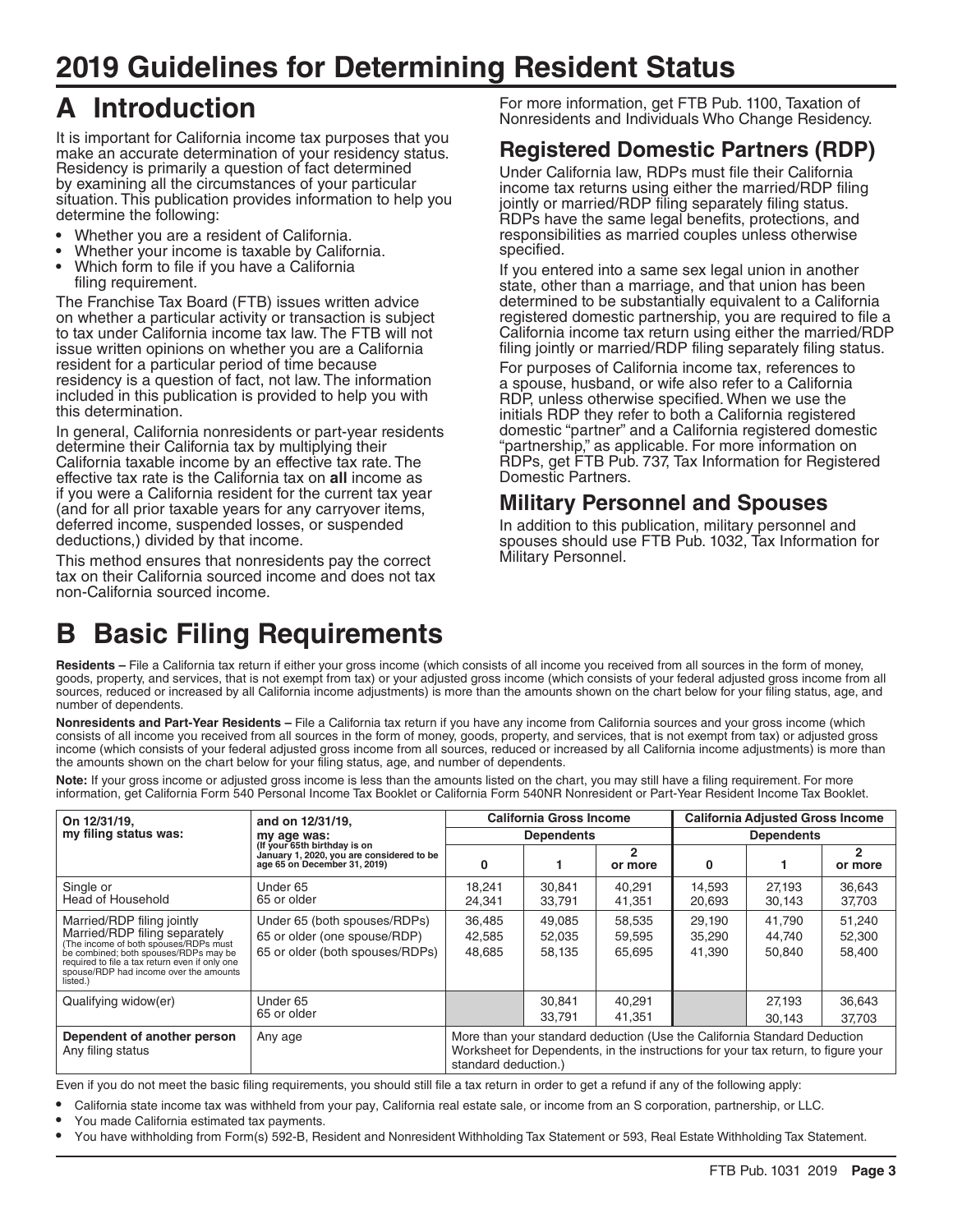# <span id="page-3-0"></span>**C Which Form to File**

**Residents –** If you were a full-year resident of California in 2019 and you meet the basic filing requirements outlined in Section B, file either Form 540 or 540 2EZ, California Resident Income Tax Return.

However, if you file a joint return and either spouse/ RDP was a nonresident or a part-year resident in 2019, file a Form 540NR, California Nonresident or Part-Year Resident Income Tax Return.

**Nonresidents and Part-Year Residents –** If you were a full-year nonresident of California in 2019 and you meet the basic filing requirements outlined in Section B, or if you were a California resident for part of the year, file Form 540NR.

# **D Filing Status**

Use the same filing status for California that you used for your federal income tax return, unless you are an RDP. If you are an RDP and file single for federal, you must file married/RDP filing jointly or married/RDP filing separately for California. If you are an RDP and file head of household for federal purposes, you may file head of household for California purposes only if you meet the requirements to be considered unmarried or considered not in a domestic partnership. If you did not file a federal return because you did not have a federal filing requirement, you may use any filing status on your California return that you were entitled to use on your federal return had you been required to file a federal return.

**Exception:** If you file a joint return for federal purposes, you may file separately for California if either spouse was one of the following:

- An active member of the United States armed forces or any auxiliary military branch during 2019.
- A nonresident for the entire year and had no income from California sources during 2019.

Regardless of your residency status, if you file separate California returns, enter the amount you would have reported if you had filed a married filing separate return when the instructions for the California return say to enter an amount from your federal return. Attach an explanation to your California return showing how you split the income from your joint federal return between you and your spouse. If you are required to attach a copy of your federal return to your California return, attach a copy of your joint federal return.

For RDP filing status information, get FTB Pub. 737.

# **E Who Are Residents and Nonresidents**

A **resident** is any individual who meets any of the following:

- **•** Present in California for other than a temporary or
- transitory purpose. **•** Domiciled in California, but outside California for a temporary or transitory purpose. See Section L, Meaning of Domicile.

A **nonresident** is any individual who is not a resident.

A **part-year resident** is any individual who is a California resident for part of the year and a nonresident for part of the year.

### **Safe Harbor**

Safe harbor is available for certain individuals leaving California under employment-related contracts. The safe harbor provides that an individual domiciled in California who is outside California under an employment-related contract for an uninterrupted period of at least 546 consecutive days will be considered a nonresident unless any of the following is met:

- **•** The individual has intangible income exceeding \$200,000 in any taxable year during which the employment-related contract is in effect.
- **•** The principal purpose of the absence from California is to avoid personal income tax.

The spouse/RDP of the individual covered by this safe harbor rule will also be considered a nonresident while accompanying the individual outside California for at least 546 consecutive days.

Return visits to California that do not exceed a total of 45 days during any taxable year covered by the employment contract are considered temporary.

Individuals not covered by the safe harbor determine their residency status based on facts and circumstances. The determination of residency status cannot be solely based on an individual's occupation, business, or vocation. Instead, consider all activities to determine residency status. For instance, students who are residents of California leaving this state to attend an out-of-state school do not automatically become nonresidents, nor do students who are nonresidents of California coming to this state to attend a California school automatically become residents. In these situations, individuals must determine their residency status based on their facts and circumstances, as described in Section G, Guidelines for Determining Residency, and Section H, Temporary or Transitory Purposes.

**Example 1 – You are a California resident. You agreed** to work overseas for one year. You returned to California after the employment contract expired and stayed for three months. Then, you signed another contract with the same employer to work overseas for another year. You cannot be considered a nonresident under the safe harbor rule because your absence from California for employment reasons was not for an uninterrupted period of at least 546 consecutive days. You cannot combine the days you were overseas from the two separate contracts.

**Example 2 –** You are a California resident. You transferred to your employer's Germany office for a two-year work assignment. You visited California for a threeweek vacation. Under the safe harbor rule, you were a nonresident of California for the two years you were in Germany. Your three-week visit to California is considered temporary.

**Example 3 –** You and your spouse are California residents. You agreed to work overseas for 20 months under an employment contract. Your family remained in San Diego, CA. During those 20 months you visited your family in San Diego for a month. You can be considered a nonresident during your absence under the safe-harbor rule. Your month-long visit to California is considered temporary. During the year, you earned \$80,000 on your overseas assignment and your spouse earned \$30,000 as a teacher in San Diego. You did not have any other income. The tables on the next page show how to report income if you filed a joint income tax return or separate income tax returns.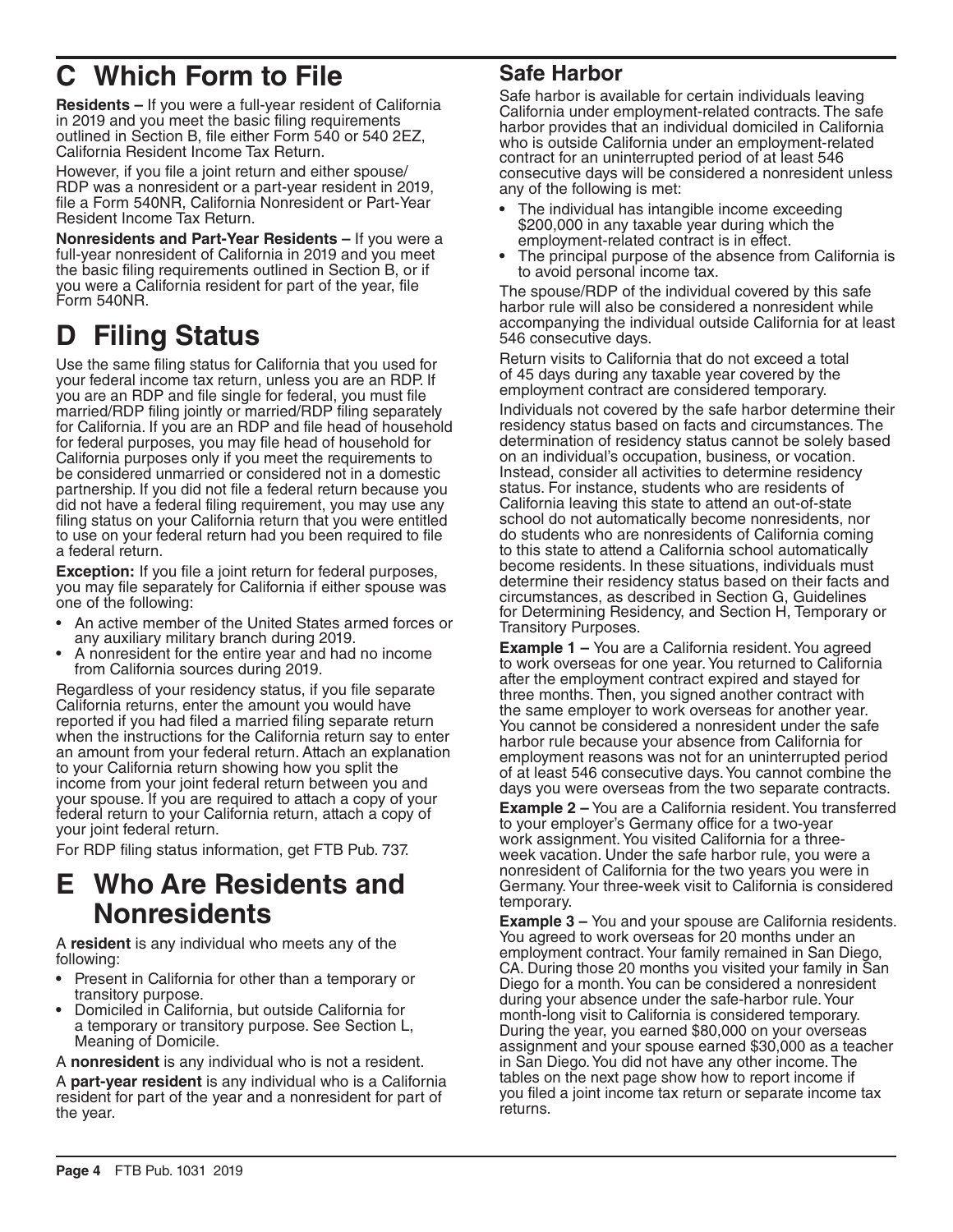<span id="page-4-0"></span>

| <b>Joint Return</b>                                      |          |                                              |                          |  |  |
|----------------------------------------------------------|----------|----------------------------------------------|--------------------------|--|--|
|                                                          |          | Return for You and Your Spouse<br>Form 540NR |                          |  |  |
| Income                                                   |          | <b>Total AGI</b>                             | CA AGI                   |  |  |
|                                                          |          |                                              | Sch CA (540NR)<br>Col. E |  |  |
| Your Wages                                               | \$80,000 | \$80,000                                     | \$40,000*                |  |  |
| \$30,000<br>Spouse's Wages                               |          | \$30,000                                     | \$30,000                 |  |  |
| \$110,000<br>\$110,000<br><b>Total Wages</b><br>\$70,000 |          |                                              |                          |  |  |

| <b>Separate Returns</b> |                  |                             |                                |  |  |
|-------------------------|------------------|-----------------------------|--------------------------------|--|--|
|                         | Your Return      |                             | Your Spouse's Return           |  |  |
|                         | Form 540NR       |                             | Form 540                       |  |  |
|                         | <b>Total AGI</b> | CA AGI                      | <b>Total AGI</b>               |  |  |
| Income                  |                  | Sch CA<br>(540NR)<br>Col. E | Sch CA (540)<br>no adjustments |  |  |
| Your Wages              | \$40,000         | \$0                         | \$40,000*                      |  |  |
| Spouse's Wages          | \$15,000         | \$15,000                    | \$15,000                       |  |  |
| <b>Total Wages</b>      | \$55,000         | \$15,000                    | \$55,000                       |  |  |

\*Half of your wages are taxable to California because California is a community property state and your spouse/RDP is a resident of California.

# **Significance of Residency**

Residency is significant because it determines what income is taxed by California. For more information, see Section I, Income Taxable by California.

# **G Guidelines for Determining Residency**

The underlying theory of residency is that you are a resident of the place where you have the closest connections.

The following list shows some of the factors you can use to help determine your residency status. Since your residence is usually the place where you have the closest ties, you should compare your ties to California with your ties elsewhere. In using these factors, it is the strength of your ties, not just the number of ties, that determines your residency. This is only a partial list of the factors to consider. No one factor is determinative. Consider all the facts of your particular situation to determine your residency status.

Factors to consider are as follows:

- **•** Amount of time you spend in California versus amount
- Location of your spouse/RDP and children.
- **•** Location of your principal residence.
- **•** State that issued your driver's license.
- **•** State where your vehicles are registered.
- **•** State where you maintain your professional licenses.
- **•** State where you are registered to vote.
- **•** Location of the banks where you maintain accounts.
- **•** The origination point of your financial transactions.
- **•** Location of your medical professionals and other healthcare providers (doctors, dentists etc.), accountants, and attorneys.
- **•** Location of your social ties, such as your place of worship, professional associations, or social and country clubs of which you are a member.
- **•** Location of your real property and investments.
- **•** Permanence of your work assignments in California.

# **H Temporary or Transitory Purposes**

Generally, your state of residence is where you have your closest connections. If you leave your state of residence, it is important to determine if your presence in a different location is for a temporary or transitory purpose. You should consider the purpose and length of your stay when determining your residency. Military personnel and spouses, get FTB Pub. 1032.

# **Coming into California**

When you are present in California for temporary or transitory purposes, you are a nonresident of California. For instance, if you come to California for a vacation, or to complete a transaction, or are simply passing through, your purpose is temporary or transitory. As a nonresident, you are taxed only on your income from California sources.

When you are in California for other than a temporary or transitory purpose, you are a California resident. For instance, if your employer assigns you to an office in California for a long or indefinite period, if you retire and come to California with no specific plans to leave, or if you are ill and are in California for an indefinite recuperation period, your stay is other than temporary or transitory. As a resident, you are taxed on income from all sources.

You will be presumed to be a California resident for any taxable year in which you spend more than nine months in this state.

Although you may have connections with another state, if your stay in California is for other than a temporary or transitory purpose, you are a California resident. As a resident, your income from all sources is taxable by California.

**Example 1 –** You are a business executive and reside in New York with your family. Several times each year you travel to other states for business purposes. Your average stay is one or two weeks and the entire time spent in California for any taxable year does not exceed six weeks. Your family usually remains in New York when you are traveling for business purposes.

**Determination:** Under these circumstances, you are not a California resident because your stays in California are temporary or transitory in nature. As a nonresident, you are taxed only on your income from California sources, including your income for services performed in California.

**Example 2 –** In December 2018, you moved to California on an indefinite job assignment. You rented an apartment in California and continued to live in the apartment. You retained your home and bank account in Illinois until April 2019, at which time you sold your home and transferred your bank account to California.

**Determination:** Your assignment in California was for an indefinite period; therefore, your stay in California was not of a temporary or transitory nature. Although you kept ties in Illinois until April 2019, you became a California resident upon entering the state in December 2018. As a resident, you are taxed on your income from all sources.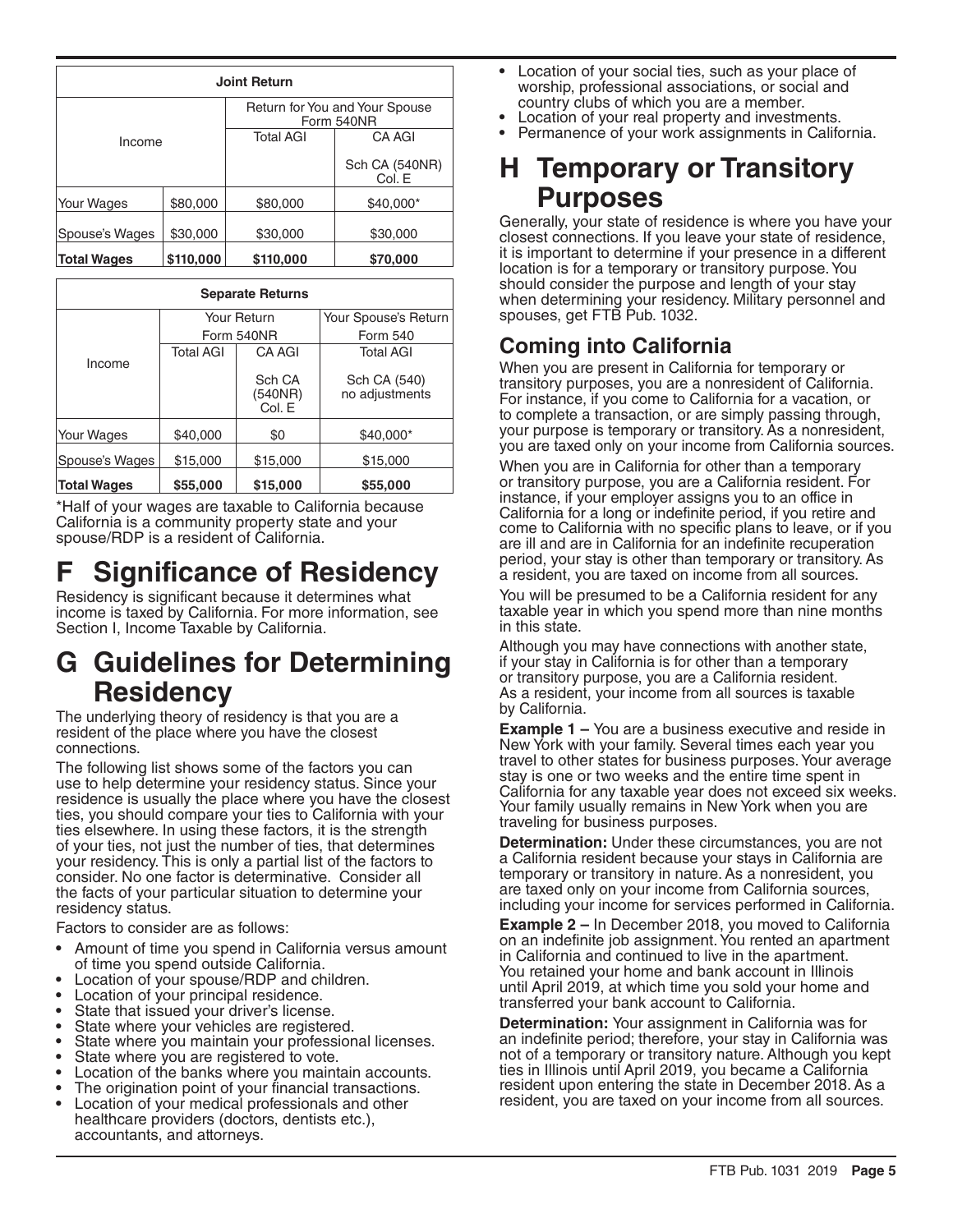### <span id="page-5-0"></span>**Leaving California**

Any individual who is a resident of California continues to be a resident when absent from the state for a temporary or transitory purpose.

An absence from California under an employment-related contract for a period of at least 546 consecutive days may be considered an absence for other than a temporary or transitory purpose. See "Safe Harbor" on page 4 for more information.

**Example 3 –** Until September 2019, you were a resident of California. At that time, you declared yourself to be a resident of Nevada, where you have a summer home. You continue to spend six or seven months each year at your home in California, which you have retained. You spend only three to four months in Nevada and the rest of the time traveling in other states or countries. You transferred your bank accounts to Nevada. However, you continue to maintain your social club and business connections in California.

**Determination:** Your declaration of residency in Nevada does not establish residency in that state. Your closest connections are to California and your absence from California is for temporary or transitory purposes. You are, therefore, a resident of California and are taxed on your income from all sources.

**Example 4 –** You and your spouse/RDP are California residents. You accept a contract to work in South America for 16 months. You lease an apartment near the job site. Your contract states that your employer will arrange your return back to California when your contract expires. Your spouse/RDP and your children will remain in California residing in the home you own.

**Determination:** You maintain strong ties with California because your spouse/RDP and children remain in your California home during your absence. Your intent is to return to California, and your absence is temporary and transitory. You remain a California resident during your absence. You are taxed on income from all sources, including income earned in South America.

**Example 5 –** You receive and accept a permanent job offer in Spain. You and your spouse/RDP sell your home in California, pack all of your possessions and move to Spain on May 5, 2019, with your children. You lease an apartment and enroll your children in school in Spain. You obtain a driver's license from Spain and make numerous social connections in your new home. You have no intention of returning to California.

**Determination:** You are a part-year resident. Through May 4, 2019, you were a California resident. On May 5, 2019, you became a nonresident. All your income while you were a resident is taxable by California. While you are a nonresident, only income from California sources is taxable by California.

**Example 6 –** You are a resident of California. You accept a 15-month assignment in Saudi Arabia. You put your personal belongings, including your automobile, in storage in California. You have a California driver's license and are registered to vote in California. You maintain bank accounts in California. In Saudi Arabia, you stay in a compound provided for you by your employer, and the only ties you establish there are connected to your employment. Upon completion of your assignment, you will return to California.

**Determination:** You have maintained greater connections with California than you have established in Saudi Arabia. Your absence is for a temporary or transitory purpose. Therefore, you remain a California resident. As a California resident, your income from all sources is taxable by California, including the income that you earned from your assignment in Saudi Arabia.

**Example 7 –** You are a resident of California and a single taxpayer. You accept a three-year assignment in Japan. Your assignment in Japan covers the period January 1, 2018, through December 31, 2020. You rented out your residence and put your truck and belongings in storage in California. You maintained your California bank accounts, driver's license, and voter registration. You have less than \$200,000 of intangible income during each year. Upon completion of your assignment, you intend to return to California. You returned to California to visit family no longer than a total of 45 days during 2018 or 2019.

**Determination:** You meet the safe harbor rule. You are a nonresident during your absence from the state.

# **I Income Taxable by California**

**Residents** of California are taxed on ALL income, including income from sources outside California.

**Nonresidents** of California are taxed only on income from California sources. Nonresidents of California are not taxed on pensions received after December 31, 1995. For more information, get FTB Pub. 1005, Pension and Annuity Guidelines.

**Part-year residents** of California are taxed on all income received while a resident and only on income from California sources while a nonresident.

If you use Form 540NR, figure your taxable income as if you were a California resident for the entire year. Complete Schedule CA (540NR), California Adjustments — Nonresidents or Part-Year Residents, column A through column D, to figure total adjusted gross income (AGI). Figure California AGI applicable to a nonresident or part-year resident on Schedule CA (540NR), column E.

Treat specific types of income as explained below.

#### **Wages and Salaries**

Wages and salaries have a source where the services are performed. Neither the location of the employer, where the payment is issued, nor your location when you receive payment affect the source of this income. Part-year residents include on Schedule CA (540NR), column E all wages and salaries earned while a resident, regardless of where the services were performed. Nonresidents include the income for services performed in California.

**Example 1 –** You are a resident of New York working temporarily in California for a New York corporation.

**Determination:** Your income earned for services performed in California has a California source. As a nonresident, include this California source income on Schedule CA (540NR), column E.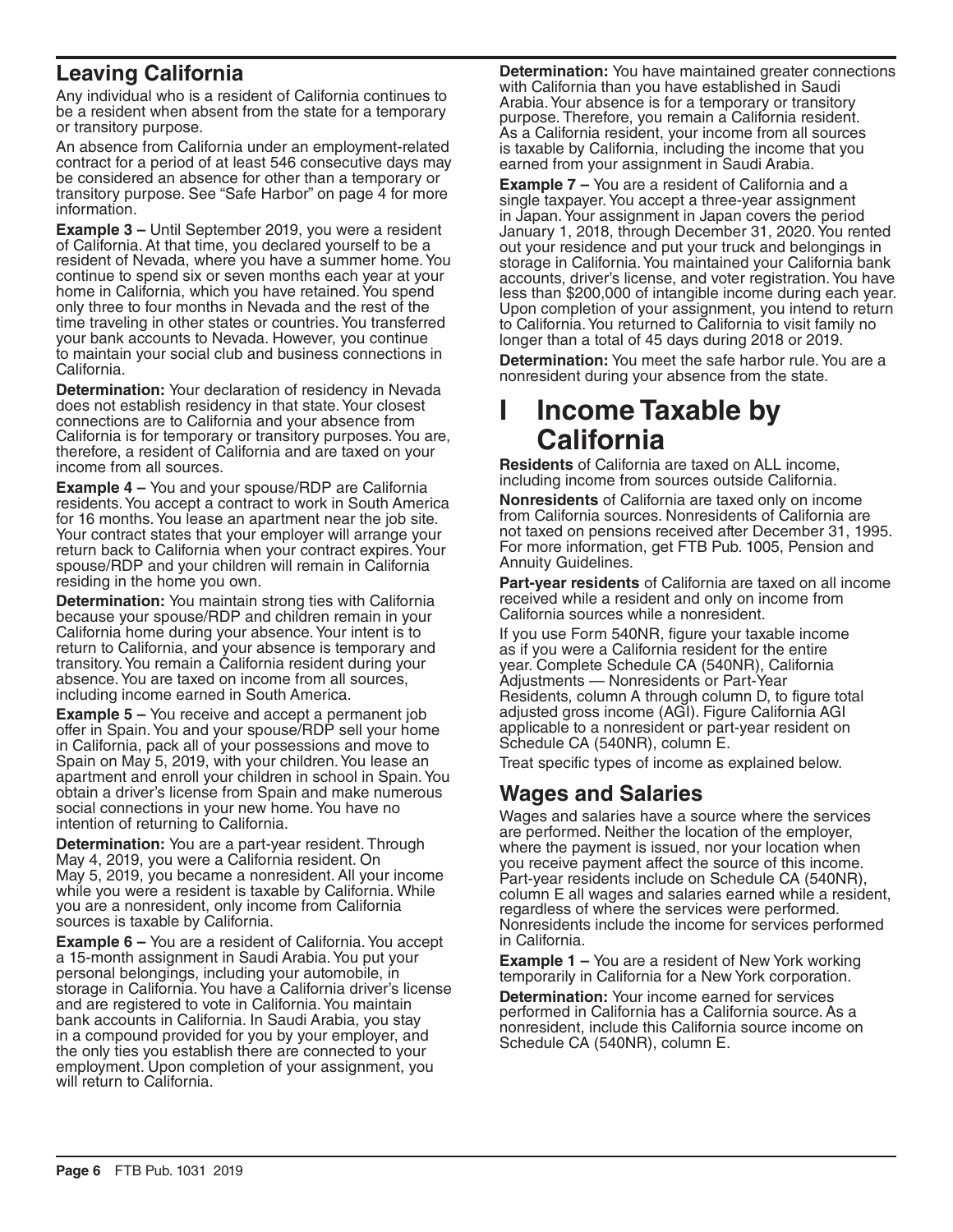**Example 2 –** You are a California resident. As a representative for your employer, you spent two weeks in Georgia to give training. You were paid by a Georgia corporation while you were in Georgia.

**Determination:** Because you are a California resident, you are taxed on all income, regardless of source. The income is taxable by California, even though it has a source in Georgia.

### **Interest and Dividends**

Interest and dividends generally have a source where you are a resident. However, see Exception below.

**Example 3 –** You are a resident of Texas and have interest from a California bank account.

**Determination:** Because you are a resident of Texas, the interest has a source in Texas. The interest is not taxable by California.

**Example 4 –** You are a resident of California and have interest from a savings account in Oregon.

**Determination:** Because you are a California resident, you are taxed on all income, regardless of source. The interest is taxable by California.

**Example 5 –** You are a resident of Montana and have dividends from a California corporation.

**Determination:** Because you are a Montana resident, the dividends have a source in Montana. The dividends are not taxable by California.

**Exception:** Interest and dividends have a source in California if the account or security is used in a trade or business or pledged as security for a loan, the proceeds of which are used in a trade or business in California. For special rules regarding qualifying investment securities, refer to California Revenue and Taxation Code (R&TC) Section 17955.

# **Business Income (or Loss)**

A nonresident's income from California sources includes income from a business, trade, or profession carried on in California. If the nonresident's business, trade, or profession is carried on both within and outside California, the income sourced to California may be based only on the business conducted within California, or may be determined by using the apportionment formula for corporations engaged in multistate businesses.

California uses a mandatory market assignment method and single-sales factor apportionment to apportion business income to California. A nonresident may have California sourced income or apportionable business income if receiving income from sales or services sourced to California. Such income includes:

- 1. Sales of services to the extent that the purchaser of the service receives the benefit of the service in California.
- 2. Sales of intangible property to the extent that the intangible property is used in California. For marketable securities, the sales are in California if the customer is in California.
- 3. Sales from the sale, lease, rental, or licensing of real property if the real property is located in California.
- 4. Sales from the rental, lease, or licensing of tangible personal property if the property is located in California.

Refer to Cal. Code Regs., tit.18 section 17951-4 to determine when income from business, trade or profession should be sourced according to apportionment rules. Also see R&TC Section 25136 and Cal. Code Regs., tit. 18 section 25136-2 or California Schedule R, Apportionment and Allocation of Income, for more information.

Withholding may be required on a nonresident's business income if an exemption, waiver, or reduction is not certified or approved.

### **Pensions and Keoghs**

**Residents:** Distributions from employer-sponsored and self-employment (Keogh) pension, profit-sharing, stock bonus plans, or other deferred compensation arrangements are taxable by California regardless of where the services were performed.

**Nonresidents:** Distributions are not taxable by California if received after December 31, 1995. Get FTB Pub. 1005 for more information.

**Example 6 –** You were a resident of California when you earned your pension. You retired during 2019 and moved permanently to New Mexico. After becoming a resident of New Mexico, you begin drawing your pension.

**Determination:** Since you are a nonresident, the distribution is not taxable by California because you received it after December 31, 1995.

**Example 7 –** You lived and worked in Ohio. You retired in Ohio and received your first pension check on January 1, 2019. You moved permanently to California on July 1, 2019.

**Determination:** You became a California resident on July 1, 2019. Your pension income received beginning July 1, 2019, is taxable by California because California residents are taxed on all income, regardless of source.

# **Lump-Sum Distributions**

**Residents:** Lump-sum distributions are taxable by California. Residents of California are taxed on all income, regardless of source. Therefore, the distribution is taxable even if it is attributable to services performed outside of California and accrued prior to your becoming a California resident.

**Nonresidents:** Lump-sum distributions from a qualified plan or annuity after December 31, 1995, are not taxable by California. However, lump-sum distributions, derived from a California source, received from most nonqualified plans after December 31, 1995, continue to be taxable by California. For more information, get FTB Pub. 1005.

**Example 8 –** You lived and worked in New York. You retired and moved to California and became a resident. Prior to relocating, you elected to receive a lump-sum distribution from your qualified pension plan. You received the distribution after you became a California resident.

**Determination:** The distribution is taxable by California because California residents are taxed on all income, regardless of source (Appeal of Ralph G. and Martha E. McQuoid, California State Board of Equalization, May 11, 1989).

**Example 9 –** You were a California resident and worked for a corporation in California. You moved to Ohio during 2019 and elected to take a lump-sum distribution from your qualified pension plan. You received the distribution after you became a resident of Ohio.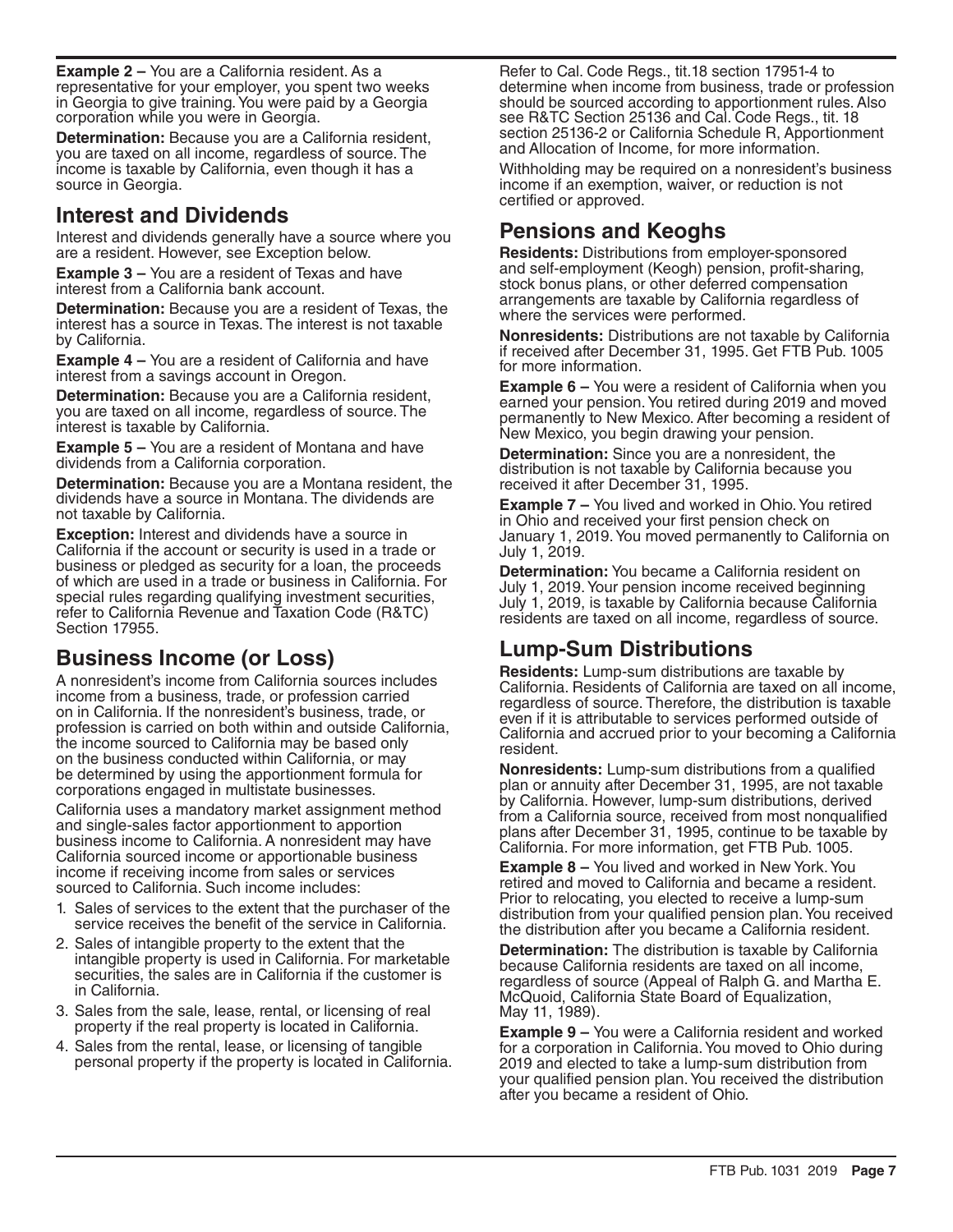**Determination:** Since you are a nonresident, the distribution is **not** taxable by California because you received it after December 31, 1995.

#### **Individual Retirement Account (IRA), Roth IRA, SIMPLE IRA, Simplified Employee Pension (SEP), and Keogh Distributions**

IRA, Roth IRA, SIMPLE IRA, SEP, and Keogh distributions received after becoming a nonresident are not taxable by California if received after December 31, 1995.

Distributions from a SEP from contributions made after 1986 are taxed by California in the same manner as pension and Keogh distributions. Distributions from contributions made before 1987 are taxed by California in the same manner as IRA distributions. For more information, get FTB Pub. 1005.

# **Sale of Real Estate**

The gain or loss from the sale of real estate has a source where the property is located. If you sell your California real estate and move out of state, the gain is taxable by California. The gain is taxable by California even if the real estate is sold when you are a nonresident.

**Example 10 –** You are a resident of Idaho. You sold undeveloped real estate located in California at a gain.

**Determination:** Because the property is in California, the gain is California source income. As a nonresident, include this California source income on Schedule CA (540NR), column E.

**Example 11 –** You are a resident of California. You sold real estate located in England at a gain.

**Determination:** Because you are a California resident, you are taxed on all income, regardless of source. The gain on the sale is taxable by California.

**Example 12 –** You are a resident of Nevada. You own residential rental property located in California. Your property has always shown a loss. You sold the property for a gain.

**Determination:** Because the property is located in California, the gain on the sale is taxable by California. Since rental real property is classified as a passive activity, the sale "triggers" the release of suspended losses incurred in taxable years beginning on or after January 1, 1987. The suspended losses may be used to offset any gain from the sale or income from other passive activities. For more information, get form FTB 3801, Passive Activity Loss Limitations, and instructions or FTB Pub. 1016, Real Estate Withholding Guidelines.

# **Withholding Services and Compliance**

Withholding may be required on income with a California source. This includes, sales of California real estate, income allocations or distributions from S corporations and partnerships, and other payments of California source income paid to nonresidents. **Note:** Withholding is not always required. An exemption, reduction, or waiver can be filed.

With certain limited exceptions, payers that are required to withhold and remit backup withholding to the Internal Revenue Service (IRS) are also required to withhold and remit to the FTB. The California backup withholding rate is 7% of the payment. For California purposes, dividends, interests, and any financial institution's release of loan funds made in the normal course of business are exempt from backup withholding. For additional information on California backup withholding, go to **ftb.ca.gov** and search for **backup withholding**.

For more information regarding California withholding requirements, get FTB Pub 1016 and Pub 1017, Resident and Nonresident Withholding Guidelines. Write to:

WITHHOLDING SERVICES AND COMPLIANCE FRANCHISE TAX BOARD PO BOX 942867 SACRAMENTO CA 94267-0651

- Telephone: **888**.792.4900 from within the United States 916.845.4900 from outside the United States
- TTY/TDD: 800.822.6268 for persons with hearing or speech disability
- 711 or 800.735.2929 California relay service FAX: 916.845.9512

#### **Partnership, S Corporation, Limited Liability Company (LLC), and Trust Income (Loss)**

When a partner is a part-year resident during any part of the partner's or the partnership's taxable year, the part-year resident must divide his or her taxable year into two distinct periods. For the period during which the part-year resident was a resident of this state, all items of income and deductions are to be included in the partner's California taxable income. For the period during which the part-year resident was a nonresident of this state, only gross income and deductions realized from sources within this state are included in the partner's California taxable income. Therefore, all California-sourced items of income and loss realized by the partnership during the partnership's taxable year when the partner was a nonresident of this state are included in California taxable income. This also applies to shareholders of an S corporation, partners of an LLC classified as a partnership, and beneficiaries of a trust. See FTB Legal Ruling 2003-1, FTB Pub. 1017, and FTB Pub. 1100 for more information.

**Example 13 –** Kim, a nonresident calendar year individual taxpayer, has a 50% interest in partnership (P). P has a December 31 year-end. P conducts business within and outside California. For the fiscal year ended December 31, Kim's Schedule K-1 (565) from P shows that Kim has \$10,000 of taxable income from all sources, \$5,000 of which is sourced to California. On September 15, Kim became a resident of California.

**Determination:** Kim was a nonresident for 257 days of P's fiscal year and a resident for 108 days. Kim will include in California taxable income for the year, \$6,480 of income from P, computed as follows:

- **•** For the portion of the year Kim was a nonresident:  $257/365$  X \$ 5,000 = \$3,521
- **•** For the portion of the year Kim was a resident:  $108/365$  X \$10,000 = \$2,959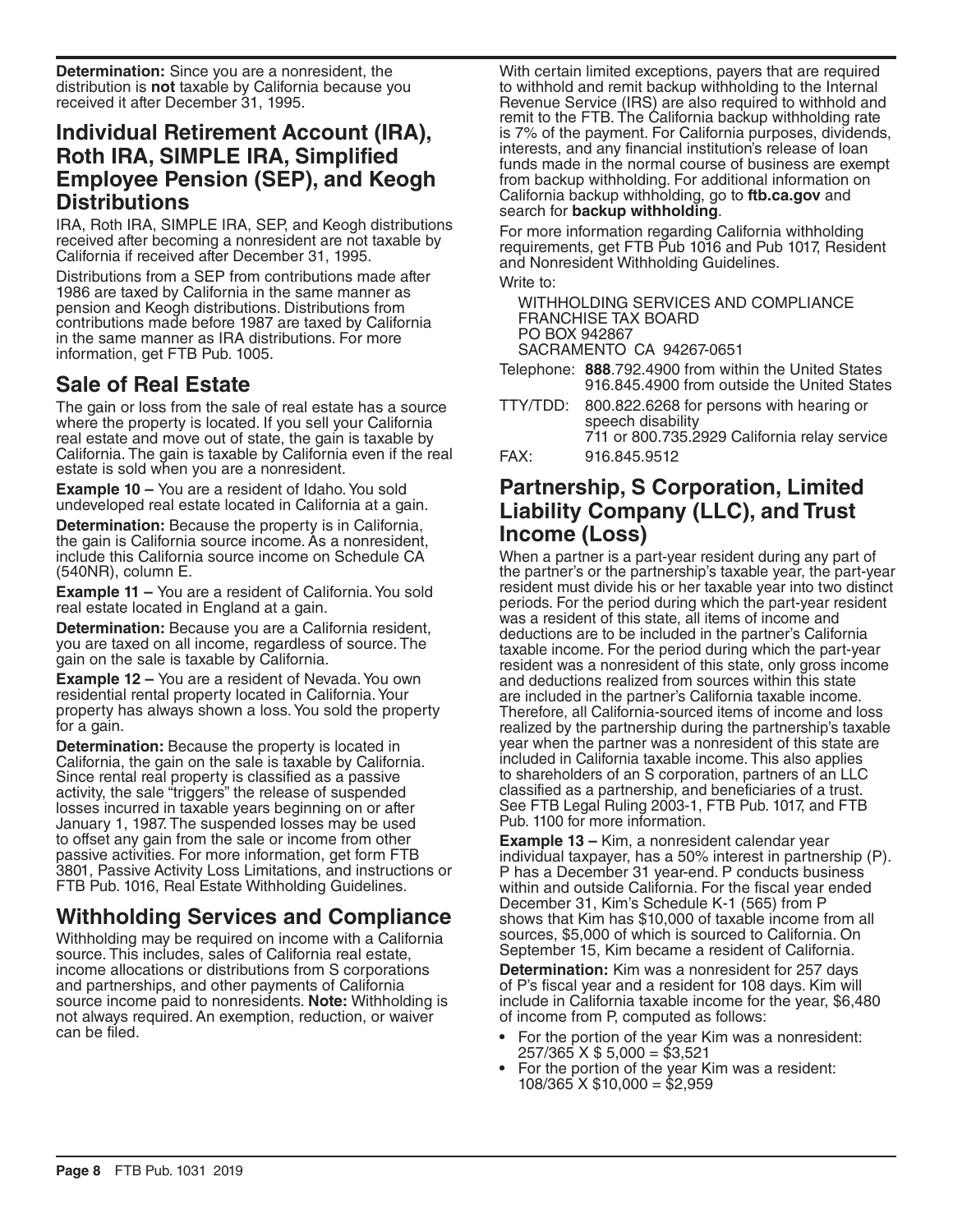<span id="page-8-0"></span>**Example 14 –** Hope, a calendar year individual resident of California, owns a 50% share of the S corporation (Buddy Corp.). Buddy Corp. has an October 31 year-end. Buddy Corp. conducts business within and outside California. For the October 31 year-end, Hope's Schedule K-1 (100S) from Buddy Corp. shows that Hope has \$8,000 of taxable income from all sources, \$3,000 of which is sourced to California. On June 10, Hope became a nonresident taxpayer.

**Determination:** Hope was a nonresident for 144 days of Buddy Corp.'s fiscal year-end and a resident for 221 days. Hope will include in California taxable income for the year, \$6,028 of income from Buddy Corp., computed as follows:

- For the portion of the year Hope was a nonresident:<br>144/365 X \$3,000 = \$1,184
- For the portion of the year Hope was a resident:  $221/365$  X \$8,000 = \$4,844

### **Sale of Stocks and Bonds**

The gain or loss from the sale of stocks or bonds has a source where you are a resident at the time of the sale. If buying and selling stocks and bonds is your trade or business, see "Business Income (or Loss)" on page 7 for more information.

**Example 15 –** You are a resident of Oregon and sell stock of a California corporation at a gain.

**Determination:** Because you are an Oregon resident, the gain has an Oregon source. The gain is not taxable by California.

**Example 16 –** You are a resident of California and sell stock of a Kansas corporation at a gain.

**Determination:** Because you are a California resident, you are taxed on all income, regardless of source. The gain is taxable by California.

# **Installment Sales**

California taxes installment gains received by a nonresident from the sale of tangible property on a source basis. Real property is sourced and taxed based upon where the property is located. California taxes residents on all income regardless of source. The chart below indicates the tax treatment for installment payments received by residents, nonresidents, and individuals who changed residency:

| Residency<br><b>Status</b> | Sold<br>Property                  | California<br>Property | Out-of-State<br>Property       |
|----------------------------|-----------------------------------|------------------------|--------------------------------|
| Always a<br>Nonresident    | Anytime                           | Taxable                | Nontaxable                     |
| Always a<br>Resident       | Anytime                           | Taxable                | Taxable                        |
| Former                     | Prior to<br>Taxable<br>moving out |                        | 2001 and prior -<br>Taxable    |
| Resident                   |                                   |                        | 2002 and after -<br>Nontaxable |
| Former                     | Prior to                          |                        | 2001 and prior -<br>Nontaxable |
| Nonresident                | moving in                         | Taxable                | $2002$ and after -<br>Taxable  |

For the treatment of interest earned on an installment sale, see "Interest and Dividends" on page 7.

For more information regarding the taxation of installment sales, get FTB Pub. 1100.

### **Reimbursement of Moving Expenses**

The source of reimbursed moving expenses is the state to which you move, regardless of your residency at the time the reimbursement is made.

# **J Specific Professions**

### **Military and Spouses**

Military personnel and spouses should get FTB Pub. 1032.

#### **Civilians Working for the Military**

The rules for military personnel do not apply to civilians working for the military. Determine your residency status and the source of your income based on the guidelines previously explained in Sections E through I.

#### **Career Appointees in the U.S. Foreign Service**

The rules for military personnel and spouses do not apply to career appointees in the U.S. Foreign Service. Determine your residency status and the source of your income based on the guidelines previously explained in Sections E through I.

# **Airline Employees**

The wages of nonresident flight personnel (e.g. pilot, copilot, flight attendant) are not taxable by California unless more than 50% of the individual's scheduled flight time is in California. If more than 50% of the scheduled flight time is in California, wages are apportioned to California based on the ratio of time spent in California to the total scheduled flight time.

Flight personnel who are California residents are taxed on all wages received regardless of where the flight time is spent.

#### **Interstate Rail and Motor Carrier Employees**

The wages of nonresident railroad employees or truck drivers whose regularly assigned duties are performed in two or more states may only be taxed by the individual's state of residence.

Railroad employees or truck drivers who are California residents are taxed on all wages received regardless of where the duties are performed.

#### **Merchant Seamen**

A merchant seaman who is in California only because this state is a port-of-call and who maintains no other contact or connections with this state, is a nonresident. However, a seaman who maintains close connections with California remains a California resident while at sea. Under such circumstances, the seaman's absence is for a temporary or transitory purpose.

**Example 1 –** You are a merchant seaman and spend six to ten months a year aboard a ship outside California. You spend your off-duty time in California. You own a home in California where your spouse/RDP resides. You vote and bank in California. You have a California driver's license and your automobile is registered in California.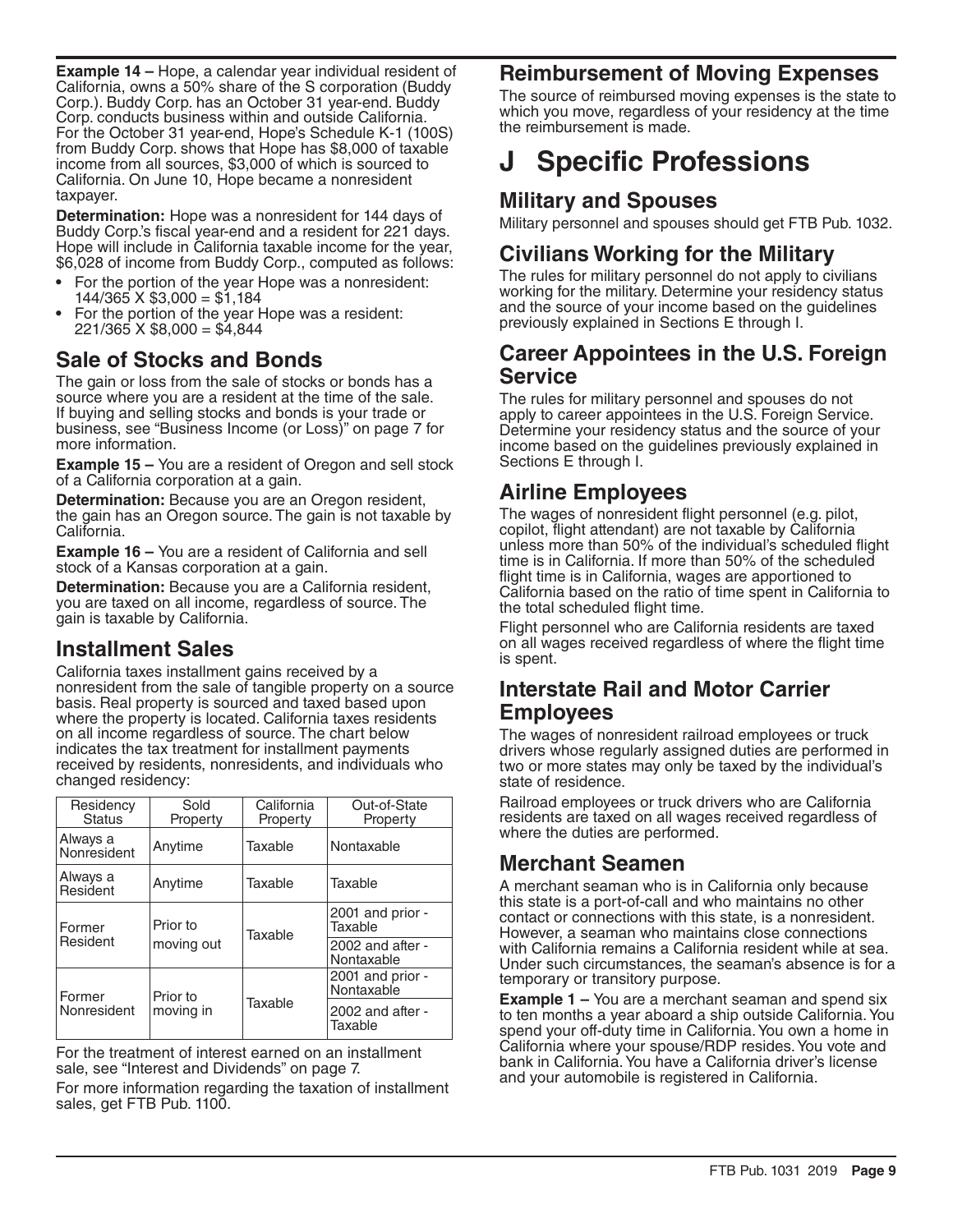<span id="page-9-0"></span>**Determination:** You are a resident of California. Your time at sea is temporary and transitory. As a resident, all your income is taxable by California, including your income earned while at sea (Appeal of James H. and Leila P. Pike, California State Board of Equalization, February 1, 1983).

**Example 2 –** You are a merchant seaman and spend eight to ten months a year aboard a ship outside California. You are single and have no dependents. You spend 50% of your off-duty time or 10% of your total time in California. You return to California only when your employment brings you here. When visiting California, you stay in hotels. You have a California bank account in joint tenancy with your father. You have a California driver's license, but no car. You do not own real property in California.

**Determination:** You are a nonresident of California. Your ties to California are not substantial and your time in California is temporary or transitory (Appeal of Richard W. Vohs, California State Board of Equalization, September 17, 1973).

# **K Residents of or Individuals in Foreign Countries**

If you are a resident of a foreign country and perform services in California and/or receive income from California sources, you may have a California income tax filing requirement even if you do not have a federal filing requirement.

# **Tax Treaty**

A tax treaty between the U.S. Government and a foreign country may exempt some types of income from federal taxation. Generally, unless the treaty specifically excludes the income from taxation by California, the income is taxable.

**Example 1 –** You are a resident of China doing research at a university in California and received wages of \$15,000 for teaching and doing research. For federal income tax purposes, the wages are excludable due to the tax treaty between the United States and China.

Amounts received for teaching, research, or other services performed by a student are not excludable as a qualified scholarship or fellowship, even if the services are required as a condition of receiving the scholarship or fellowship.

**Determination:** Although the wages may be exempt from income for federal income tax purposes, the wages will be taxable by California. The tax treaty specifically states that the taxes covered by the tax treaty are federal income taxes imposed by the Internal Revenue Code. Tax treaties between the United States and other countries which expressly limit their application to federal income taxes do not apply to California. Nonresidents are taxed by California on wages for services performed in California. Since you received wages for services performed in California, the wages are taxable by California. Include the wages of \$15,000 on Schedule CA (540NR), Part II, Section A, line 1, column C.

### **Income Tax Clearance**

A federal income tax clearance does not affect your California tax liability. The FTB does not issue tax clearance certificates for individuals in this situation.

### **Foreign Tax Credit or Foreign Earned Income Exclusion**

California does not allow a foreign tax credit or a foreign earned income exclusion. If you claimed the foreign earned income exclusion on your federal return, include the amount of your foreign earned income exclusion on Schedule CA (540NR), Part II, Section B, line 8f, column C.

# **L Meaning of Domicile**

The term "domicile" has a special legal definition that is not the same as residence. While many states consider domicile and residence to be the same, California makes a distinction and views them as two separate concepts, even though they may often overlap. For instance, you may be domiciled in California but not be a California resident or you may be domiciled in another state but be a California resident for income tax purposes.

**Domicile** is defined for tax purposes as the place where you voluntarily establish yourself and family, not merely for a special or limited purpose, but with a present intention of making it your true, fixed, permanent home and principal establishment. It is the place where, whenever you are absent, you intend to return. The maintenance of a marital abode in California is a significant factor in establishing domicile in California.

# **Change of Domicile**

You can have only one domicile at a time. Once you acquire a domicile, you retain that domicile until you acquire another.

A change of domicile requires all of the following:

- **•** Abandonment of your prior domicile.
- **•** Physically moving to and residing in the new locality.
- **•** Intent to remain in the new locality permanently or indefinitely as demonstrated by your actions.

# **M Married/RDP Filing Separate Returns**

# **Division of Income**

California is a community property state. The domicile of the spouse/RDP earning the income determines the division of income between spouses/RDPs when separate returns are filed. Each spouse/RDP must follow the laws in his or her state of domicile to determine whether income is separate or community. When separate returns are filed, you and your spouse/RDP must each report half of the community income plus all of your separate income on your return. See Section L, Meaning of Domicile.

# **Community Property**

Community property is all of the property that is not separate property acquired by a husband/RDP or wife/RDP or both while domiciled in a community property state, U.S. territory, or country.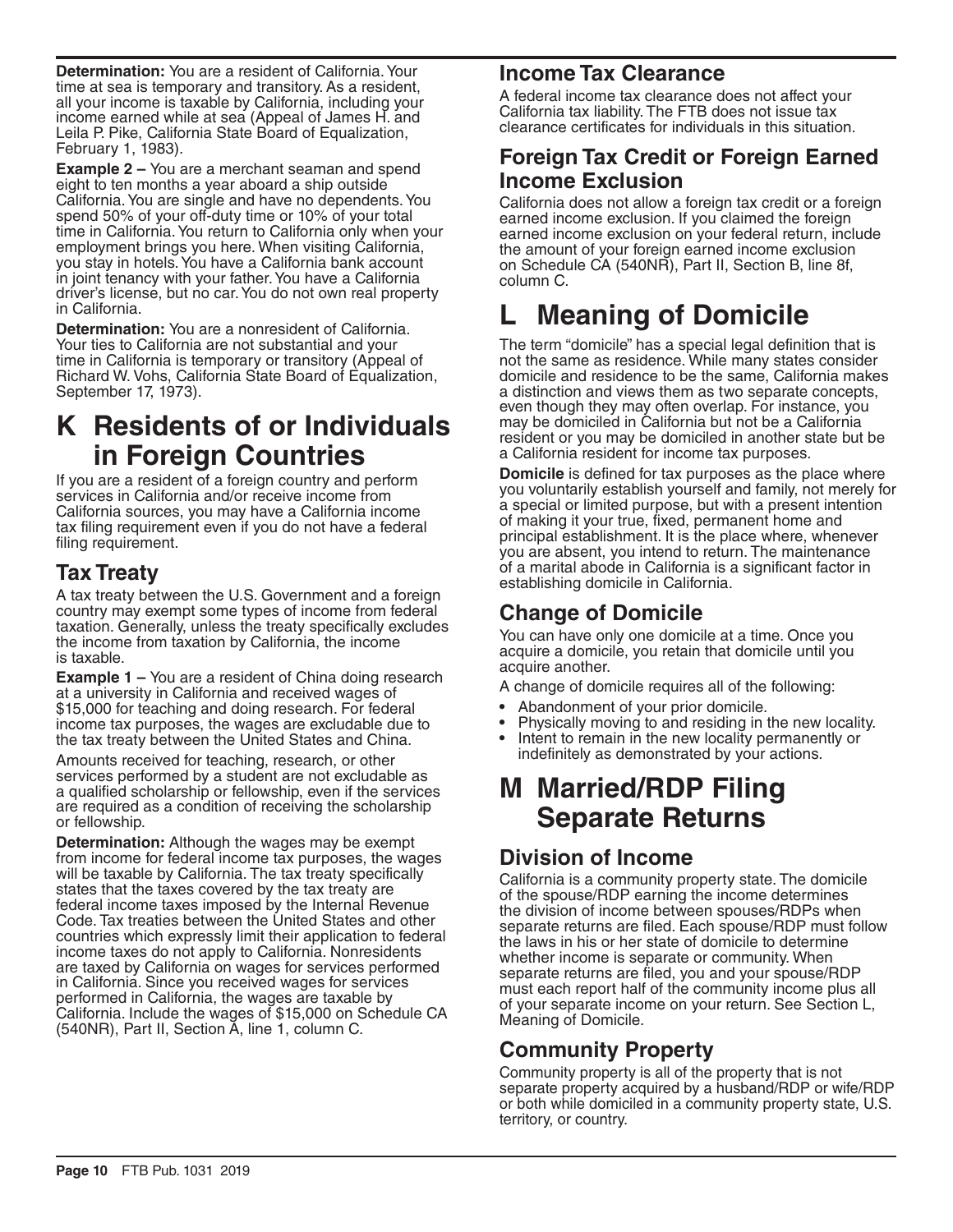Each spouse/RDP owns one-half of all community property. If property cannot be specifically identified as separate property, it is considered community property.

The following are community property states and U.S. territories (countries not listed):

| Arizona    | New Mexico               |
|------------|--------------------------|
| California | Northern Mariana Islands |
| Guam       | <b>Puerto Rico</b>       |
| Idaho      | Texas                    |
| Louisiana  | Washington               |
| Nevada     | Wisconsin                |
|            |                          |

#### **Community Income**

Income generated from community property is community income. Community income also includes compensation for services if the spouse/RDP earning the compensation is domiciled in a community property state.

Divide the community income equally between you and your spouse/RDP when separate returns are filed.

# **Separate Property**

Separate property includes the following:

- **•** Property owned separately by each spouse/ RDP before marriage or registering as a domestic
- 
- partnership. **•** Property received separately as gifts or inheritances. **•** Property purchased with separate property funds. **•** Money earned while domiciled in a separate property
- state. **•** All property declared separate property in a valid
- agreement.

Maintain separate property separately. If the property or the income from the property is used for community purposes, or commingled, it could lose its separate property character, overriding any agreements.

#### **Separate Income**

Generally, income from separate property is income of the spouse/RDP who owns the property. When filing, you and your spouse/RDP report your income(s) separately on your separate returns.

# **Deductions**

Expenses incurred to earn or produce community business or investment income are generally divided equally between you and your spouse/RDP. Each spouse/RDP is entitled to deduct half of the expenses of the business or investment expenses on his or her separate return.

Expenses incurred to earn or produce separate business or investment income are deductible by the spouse/RDP who owns the investment generating the income, provided that spouse/RDP pays the expenses from his or her separate funds.

Expenses that are not attributable to any specific income, such as medical expenses, are deductible by the spouse/ RDP who pays them. If these expenses are paid from community funds, the deduction is divided equally between you and your spouse/RDP.

If one spouse/RDP itemizes deductions, both spouses/RDPs must itemize deductions, even if the itemized deductions of one spouse/RDP are less than the standard deduction.

### **Exemption Credits**

When you file separate returns, you and your spouse/RDP must each claim your own personal exemption credit.

When you have more than one dependent supported by community funds, you and your spouse/RDP may divide the number of dependents between you in any manner you choose. However, you may not split the credit for any one dependent.

### **Division of Income, Residents and Nonresidents of California – Examples**

**Example 1 –** You and your spouse/RDP are residents of California. You earned \$15,000 in wages. Your spouse/ RDP earned \$30,000. In addition to wages, you have stock that you inherited. The stock is in your name only, and you keep the stock and the dividend income separate from community funds. You received \$5,000 in dividends. You have decided to file separate returns.

**Determination:** You and your spouse/RDP each have \$22,500 in community income:  $(\$15,000 + \$30,000 =$  $$45,000 \div 2$ ). In addition to your \$22,500 in community income to be reported, include the \$5,000 of separate income from dividends, making your total income \$27,500.

**Example 2 –** You and your spouse/RDP are residents of California. For the first six months of the year, you earned wages of \$30,000. Your spouse/RDP did not earn any income. On June 30, you and your spouse/RDP physically separated with no intention of reconciliation. During the last six months, you earned wages of \$30,000 and your spouse/RDP earned wages of \$10,000. You have decided to file separate returns.

**Determination:** For the first six months of the year, your earnings were community income. You and your spouse/RDP must each report on your individual returns one half of the income earned during this period. When you and your spouse/RDP physically separated with no intention of reconciliation, your community income status ended. Therefore, from July 1 through December 31, the income earned by you and your spouse/RDP was separate income.

| You      | <b>Your Spouse/RDP</b> |
|----------|------------------------|
| \$15,000 | \$15,000               |
| 30,000   | 10,000                 |
| \$45,000 | \$25,000               |
|          |                        |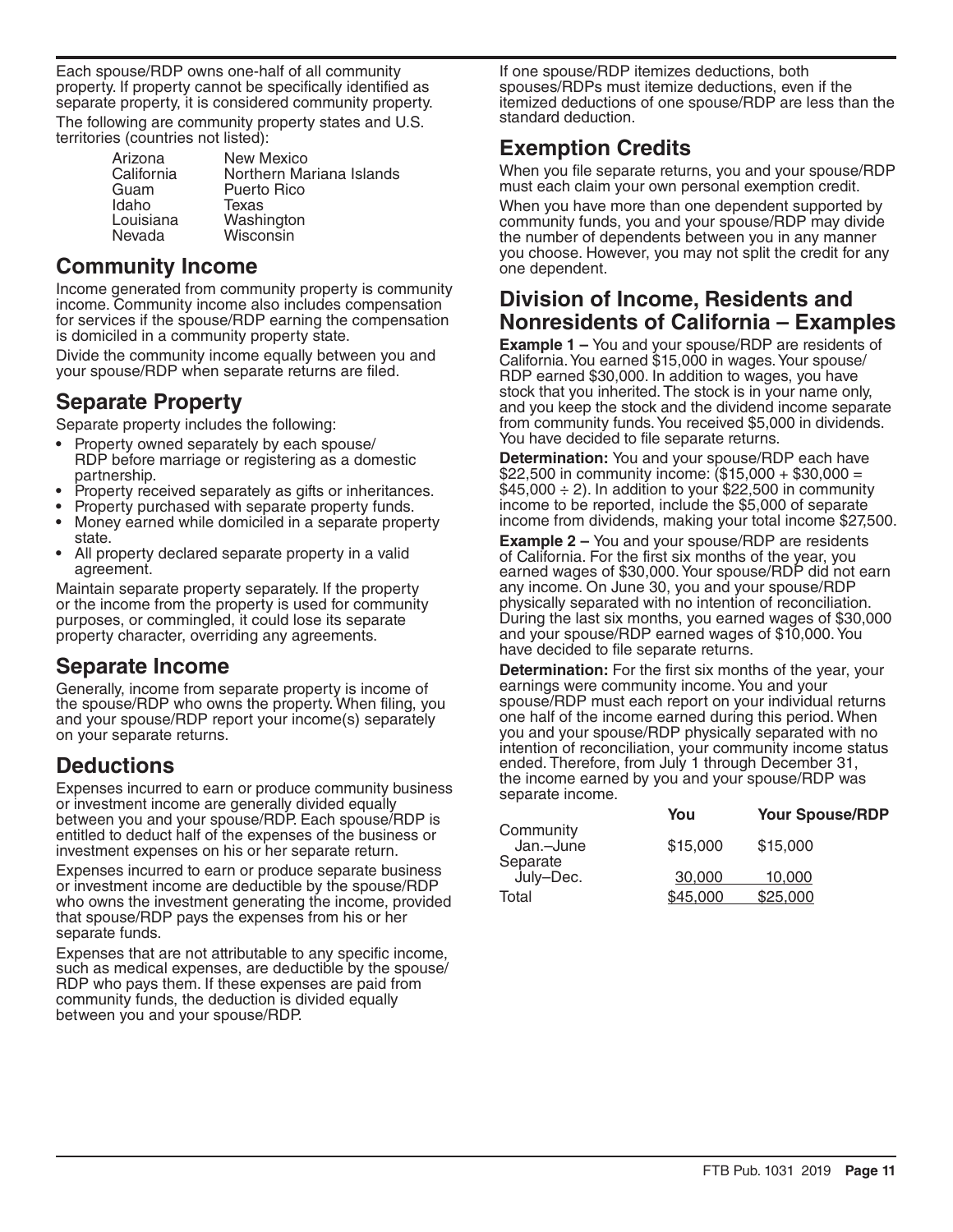#### **Example 3:**

John and Jackie are full-year nonresidents of California. Jackie earned \$30,000 in wages for services performed in her state of residence. Jackie also sold property in California that was her separate property. She had a \$100,000\*\* gain. John received a pension distribution of \$10,000 in 2019 based on services performed in California. For California purposes, John's taxable pension distribution for the year is 0.\* John has a rental house in California that is his separate property. His net rental income was \$1,000.\*\* John and Jackie filed separate federal returns, therefore, they file separate California returns. The following situations show how their income should be divided based on domicile.

| 1. John and Jackie are both<br>domiciled in community |          | John                 |                      | <b>Jackie</b>        |                      |  |
|-------------------------------------------------------|----------|----------------------|----------------------|----------------------|----------------------|--|
|                                                       |          | Schedule CA (540NR), | Schedule CA (540NR), | Schedule CA (540NR), | Schedule CA (540NR), |  |
| property states.<br>column D                          |          | column E             | column D             | column E             |                      |  |
|                                                       | TOTAL    |                      |                      |                      |                      |  |
| <b>WAGES</b>                                          | \$30,000 | \$15,000             | 0                    | \$15,000             |                      |  |
| <b>GAIN</b>                                           | 100,000  |                      |                      | 100,000              | 100,000              |  |
| <b>PENSION</b>                                        | 10.000   | 5.000                |                      | 5.000                |                      |  |
| <b>RENTAL INCOME</b>                                  | .000     | 000.1                | 1.000                |                      |                      |  |

#### **John would complete his Schedule CA (540NR) as shown in the partial view that follows.**

| <b>Income Adiustment Schedule</b><br>Part II                                                                    | Α                                                                          | в                                                                                     | С                                                                                   | D                                                                                                                                                             | E                                                                                                                                               |
|-----------------------------------------------------------------------------------------------------------------|----------------------------------------------------------------------------|---------------------------------------------------------------------------------------|-------------------------------------------------------------------------------------|---------------------------------------------------------------------------------------------------------------------------------------------------------------|-------------------------------------------------------------------------------------------------------------------------------------------------|
| Section A - Income<br>from federal Form 1040 or 1040-SR                                                         | <b>Federal Amounts</b><br>(taxable amounts<br>from your federal<br>return) | <b>Subtractions</b><br>See instructions<br>(difference between<br>CA and federal law) | <b>Additions</b><br>See instructions<br>(difference between)<br>CA and federal law) | <b>Total Amounts</b><br><b>Using CA Law As If</b><br><b>You Were A</b><br><b>CA Resident</b><br>(subtract col. B from<br>col. A: add col. C<br>to the result) | <b>CA Amounts</b><br>(income earned or<br>received as a CA<br>resident and income<br>earned or received<br>from CA sources<br>as a nonresident) |
| 1 Wages, salaries, tips, etc. See instructions                                                                  | \$15,000                                                                   |                                                                                       |                                                                                     | \$15,000                                                                                                                                                      |                                                                                                                                                 |
|                                                                                                                 |                                                                            |                                                                                       |                                                                                     |                                                                                                                                                               |                                                                                                                                                 |
| <b>4c</b> Pensions and annuities. See instructions.<br>$$10,000$ 4d                                             | 5.000                                                                      |                                                                                       |                                                                                     | 5.000                                                                                                                                                         |                                                                                                                                                 |
| Section B - Additional Income<br>from federal Schedule 1 (Form 1040 or 1040-SR)                                 |                                                                            |                                                                                       |                                                                                     |                                                                                                                                                               |                                                                                                                                                 |
| 5 Rental real estate, royalties, partnerships,<br>S corporations, trusts, etc. $\dots\dots\dots\dots\dots\dots$ | 1.000                                                                      |                                                                                       |                                                                                     | 1.000                                                                                                                                                         | 1.000                                                                                                                                           |

\*California nonresidents are **not** taxed by California on pension income.

\*\*This income is from separate property; therefore, it is not divided even when domiciled in a community property state.

| 2. John and Jackie are                               | John                                         |                      | <b>Jackie</b>        |                      |  |
|------------------------------------------------------|----------------------------------------------|----------------------|----------------------|----------------------|--|
| domiciled in separate                                | Schedule CA (540NR),<br>Schedule CA (540NR), |                      | Schedule CA (540NR), | Schedule CA (540NR), |  |
| property states.                                     | column D                                     | column E             | column D             | column E             |  |
| <b>TOTAL</b>                                         |                                              |                      |                      |                      |  |
| \$30.000<br><b>WAGES</b>                             | \$<br>O                                      | \$<br>$\Omega$       | \$30,000             | \$<br><sup>0</sup>   |  |
| GAIN<br>100,000                                      |                                              |                      | 100,000              | 100,000              |  |
| <b>PENSION</b><br>10.000                             | 10,000                                       |                      |                      |                      |  |
| <b>RENTAL INCOME</b><br>1,000                        | 1,000                                        | 1,000                |                      | $\Omega$             |  |
| 3. John is domiciled in a                            | <b>John</b>                                  |                      | <b>Jackie</b>        |                      |  |
| community property state<br>and Jackie in a separate | Schedule CA (540NR),                         | Schedule CA (540NR), | Schedule CA (540NR), | Schedule CA (540NR), |  |
| property state.                                      | column D                                     | column E             | column D             | column E             |  |
| TOTAL                                                |                                              |                      |                      |                      |  |
| \$30,000<br><b>WAGES</b>                             | \$<br>0                                      | \$<br>$\Omega$       | \$30,000             | \$<br>$\Omega$       |  |
| GAIN<br>100,000                                      |                                              |                      | 100,000              | 100,000              |  |
| <b>PENSION</b><br>10,000                             | 5,000                                        |                      | 5,000                |                      |  |
| <b>RENTAL INCOME</b><br>1,000                        | 1,000                                        | 1,000                | O                    | 0                    |  |
| 4. John is domiciled in a                            | John                                         |                      | <b>Jackie</b>        |                      |  |
| separate property state                              | Schedule CA (540NR),                         | Schedule CA (540NR), | Schedule CA (540NR), | Schedule CA (540NR), |  |
| and Jackie in a community                            | column D                                     | column E             | column D             | column E             |  |
| property state.<br><b>TOTAL</b>                      |                                              |                      |                      |                      |  |
| <b>WAGES</b><br>\$30,000                             | \$15,000                                     | \$<br>0              | \$15,000             | \$<br>0              |  |
| <b>GAIN</b><br>100,000                               | Ω                                            |                      | 100,000              | 100,000              |  |
| <b>PENSION</b><br>10,000                             | 10.000                                       |                      |                      |                      |  |
| <b>RENTAL INCOME</b><br>1,000                        | 1,000                                        | 1,000                |                      | O                    |  |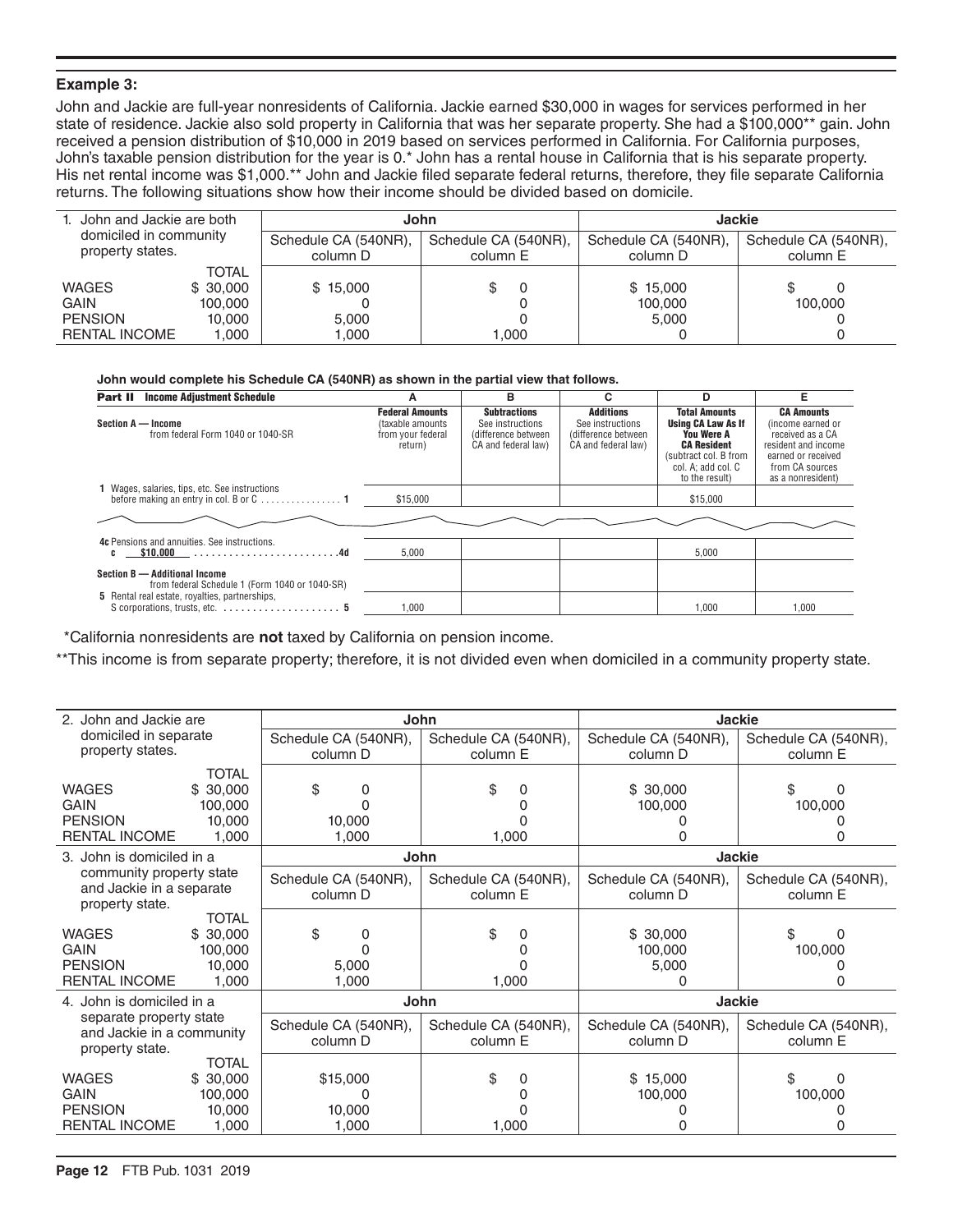# <span id="page-12-0"></span>**How To Split Income on Form 540NR**

Use this chart as a guide to split community income with your spouse/RDP based on domicile if you are married/RDP and file Form540NR.

**Reminder**: Include all of your separate income in addition to your half of the community income when filing. See "Division of Income" on pages 10, 11, and 12.

| <b>TYPE</b> | <b>YOUR</b><br><b>DOMICILE</b>        | <b>YOUR</b><br>SPOUSE'S/RDP's<br><b>DOMICILE</b>                                                                       | Form 540NR.<br>Married/RDP Filing Jointly                                          | Form 540NR,<br>Married/RDP Filing Separately<br>(vou)                                                | Form 540NR,<br>Married/RDP Filing Separately<br>(your spouse's/RDP's)                                                                                                                     |                                                                                                                                                   |
|-------------|---------------------------------------|------------------------------------------------------------------------------------------------------------------------|------------------------------------------------------------------------------------|------------------------------------------------------------------------------------------------------|-------------------------------------------------------------------------------------------------------------------------------------------------------------------------------------------|---------------------------------------------------------------------------------------------------------------------------------------------------|
|             | Community<br>Property<br><b>State</b> | Community                                                                                                              | Schedule CA (540NR),<br>column A through column D:<br>All income<br>All deductions | Schedule CA (540NR),<br>column A through column D:<br>Half of all income<br>Half of all deductions   | Schedule CA (540NR),<br>column A through column D:<br>Half of all income<br>Half of all deductions                                                                                        |                                                                                                                                                   |
|             |                                       |                                                                                                                        | Property<br><b>State</b>                                                           |                                                                                                      | Schedule CA (540NR),<br>column E:<br>All income taxable<br>by California                                                                                                                  | Schedule CA (540NR),<br>column E:<br>Half of all income<br>taxable by California                                                                  |
| Separate    |                                       | Schedule CA (540NR),<br>column A through column D:<br>All income<br>All deductions<br>Separate<br>Property<br>Property |                                                                                    | Schedule CA (540NR),<br>column A through column D:<br>All your income<br>All your deductions         | Schedule CA (540NR),<br>column A through column D:<br>All your spouse's/RDP's income<br>All your spouse's/RDP's<br>deductions                                                             |                                                                                                                                                   |
|             | State                                 | State                                                                                                                  | Schedule CA (540NR),<br>column E:<br>All income taxable<br>by California           | Schedule CA (540NR),<br>column E:<br>All your income taxable by<br>California                        | Schedule CA (540NR),<br>column E:<br>All your spouse's/RDP's income<br>taxable by California                                                                                              |                                                                                                                                                   |
|             | Community<br>Property<br><b>State</b> | Separate<br>Property                                                                                                   | Schedule CA (540NR),<br>column A through column D:<br>All income<br>All deductions | Schedule CA (540NR),<br>column A through column D:<br>Half of your income<br>Half of your deductions | Schedule CA (540NR),<br>column A through column D:<br>All your spouse's/RDP's income<br>plus half of your income<br>All your spouse's/RDP's<br>deductions plus half of your<br>deductions |                                                                                                                                                   |
|             |                                       | <b>State</b>                                                                                                           |                                                                                    | Schedule CA (540NR),<br>column E:<br>All income taxable<br>by California                             | Schedule CA (540NR),<br>column E:<br>Half of your income taxable by<br>California                                                                                                         | Schedule CA (540NR),<br>column E:<br>All your spouse's/RDP's income<br>taxable by California plus<br>half of your income taxable by<br>California |
|             | Separate<br>Property<br><b>State</b>  |                                                                                                                        | Community<br>Property                                                              | Schedule CA (540NR),<br>column A through column D:<br>All income<br>All deductions                   | Schedule CA (540NR),<br>column A through column D:<br>All your income plus half of your<br>spouse's/RDP's income<br>All your deductions plus half of<br>your spouse's/RDP's deductions    | Schedule CA (540NR),<br>column A through column D:<br>Half of your spouse's/RDP's<br>income<br>Half of your spouse's/RDP's<br>deductions          |
|             |                                       |                                                                                                                        | <b>State</b>                                                                       | Schedule CA (540NR),<br>column E:<br>All income taxable<br>by California                             | Schedule CA (540NR),<br>column E:<br>All your income taxable by<br>California plus half<br>of your spouse's/RDP's income<br>taxable by California                                         | Schedule CA (540NR),<br>column E:<br>Half of your spouse's/RDP's<br>income taxable by California                                                  |

For information on income taxable by California, see Section I on page 6.